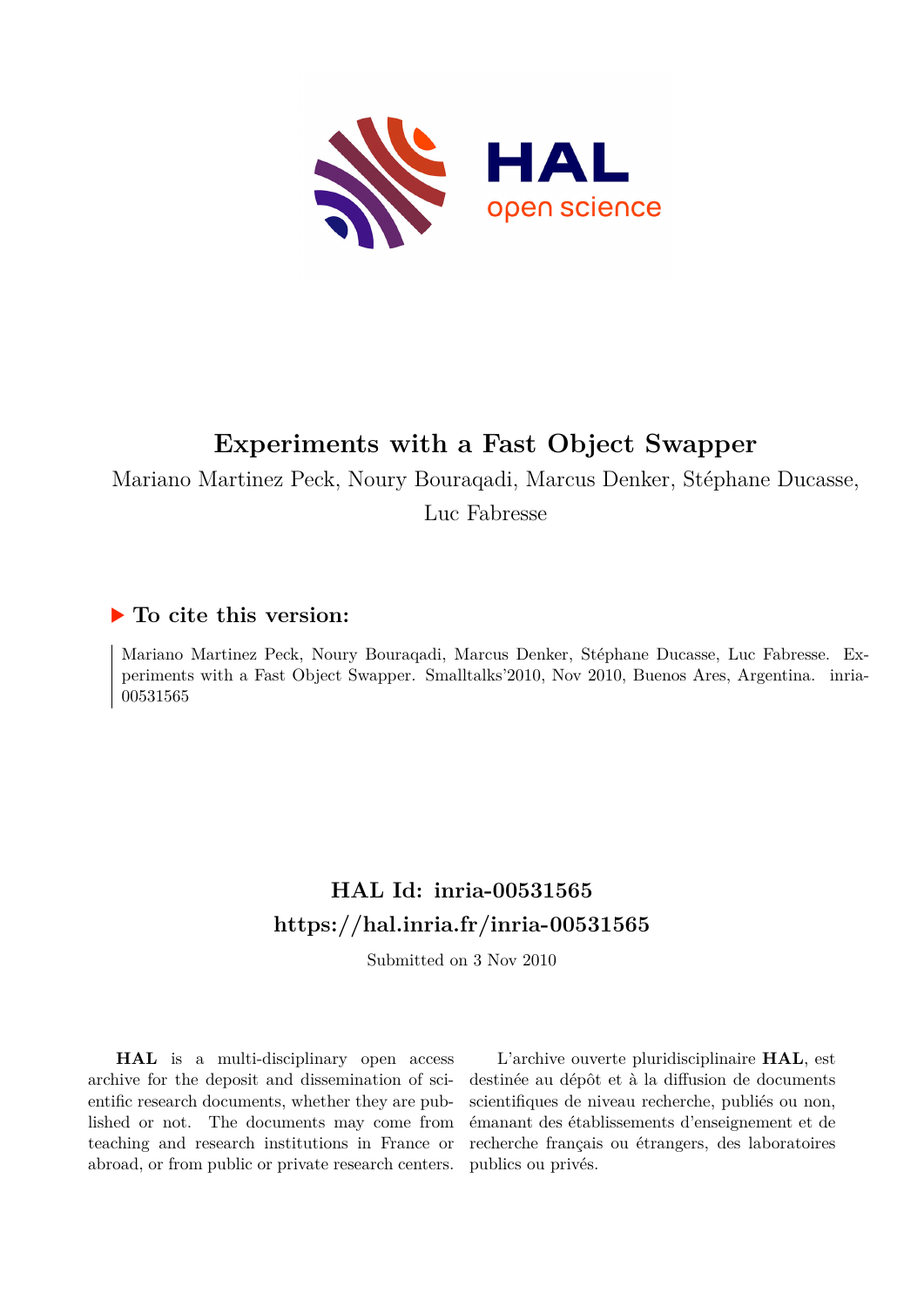# Experiments with a Fast Object Swapper

<span id="page-1-0"></span>Mariano Martinez Peck<sup>1,1,</sup>, Noury Bouraqadi<sup>1</sup>, Marcus Denker<sup>1</sup>, Stéphane Ducasse<sup>1</sup>, Luc Fabresse<sup>1</sup>

#### Abstract

In object-oriented systems, runtime memory is composed of an object graph in which objects refer to other objects. This graph of objects evolves while the system is running. Graph exporting and swapping are two important object graph operations. Exporting refers to copying the graph to some other memory so that it can be loaded by another system. Swapping refers to moving the graph to a secondary memory (*e.g.,* a hard disk) to temporary release part of the primary memory.

While exporting and swapping are achieved in different ways, each of them faces a common and central problem which is the *speed* of the approach in presence of large object graphs. Nevertheless, most of the existing solutions do not address well this issue. Another challenge is to deal with extremely common situations where objects outside the exported/swapped graph point to objects inside the graph. To correctly load back an exported subgraph, it is necessary to compute and export extra information that is not explicit in the object subgraph. This extra information is needed because certain objects may require to be reinitialized or recreated, to run specific code before or after the loading, to be updated to a new class definition, etc.

In this paper, we present most of the general problems of object exporting and swapping. As a case of study, we present an analysis of ImageSegment, a fast solution to export and swap object graphs, developed by Dan Ingalls. ImageSegment addresses the speed problems in an efficient way, as shown by the results of several benchmarks we have conducted using Pharo Smalltalk. However, ImageSegment is not a panacea since it still has other problems that hampers its general use.

*Keywords:* Object swapping, serialization, ImageSegment, Smalltalk, Object-oriented programming

#### 1. Introduction

Object-oriented programming paradigm has been widely accepted in the last decades. Nowadays, it is the most common programming paradigm and is applied from very small systems to large ones as well as from small devices to huge servers. Since generally in this paradigm objects point to other objects, the runtime memory is represented by an object graph.

This graph of objects lives while the system is running and dies when the system is shutdown. However, sometimes it is necessary, for example, to backup a graph of objects into a non volatile memory to load it back when necessary. Nevertheless, backup is not the

*Preprint submitted to Smalltalks 2010 November 3, 2010*

only needed operation with object graphs. Sometimes it is required to export them so that they can be loaded in a different system. The same happens when doing migrations or when communicating with different systems.

Most applications need to persist graphs of objects so that they are not lost when shutting down the system. This is known as "persistency" and a general solution is to have a database that takes care of this problem.

In addition to this, large applications may occupy a lot of memory (hundreds of megabytes or even gigabytes) and, to scale, unused object graphs should be temporary swapped out from primary memory to secondary memory  $[K]$ . The intention behind this is to save primary memory or, even more, to be able to run more applications in the same hardware. The same happens with systems that run in embedded devices or in any kind of hardware with restricted and low memory like robots, cellphones, PDAs, etc. In these cases, swapping out unused objects saves memory, but it should not lead into thrashing as this will degrade the system's performance.

<sup>✩</sup>This work was supported by Ministry of Higher Education and Research, Nord-Pas de Calais Regional Council and FEDER through the 'Contrat de Projets Etat Region (CPER) 2007-2013'.

<sup>∗</sup>Corresponding author

<sup>1</sup>RMoD Project-Team, Inria Lille–Nord Europe / Université de Lille 1.

<sup>2</sup>Université Lille Nord de France, Ecole des Mines de Douai.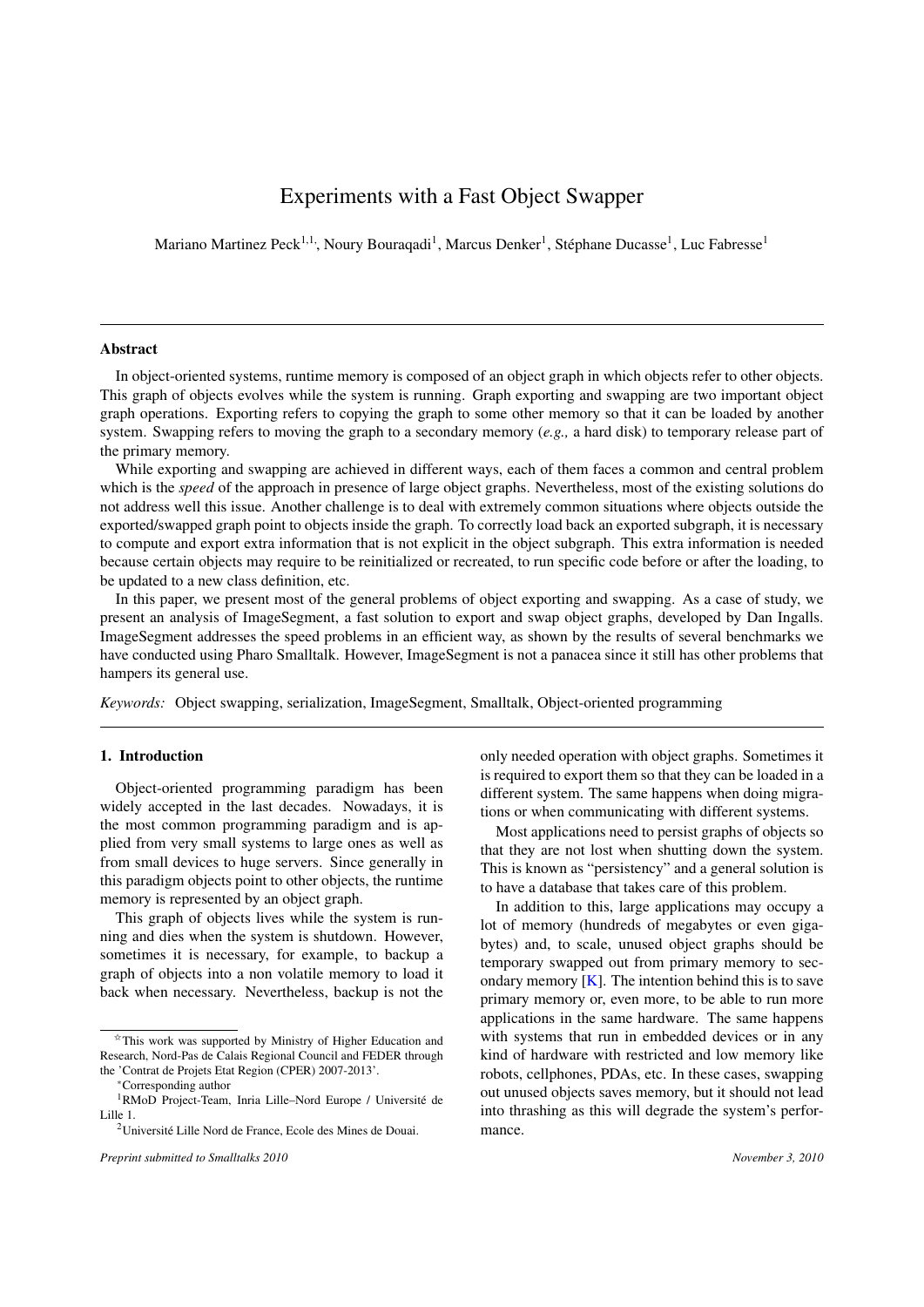Approaches and tools to export and swap object graphs are needed. One of the biggest problems (and more difficult to solve) with export or swap solutions is their performance. The approach must be fast to scale to large object graphs. However, most of the existing solutions do not solve this issue properly. This is usually because there is a trade-off between speed and other quality attributes such as readability/independence from the encoding. For example, exporting to XML [\[S\]](#page-15-1) is more readable than exporting to a binary format, since you can open it and edit it with any text editor. But a good binary format is faster than a XML serializer when reading and writing. Depending on the user usage of an object serializers, the performance can be a crucial aspect.

But what is wrong with just using a binary write stream? The problem is that binary write streams receive a binary array (for example, a ByteArray) as input. So you first need to serialize the object subgraph, and there is where we find problems like performance, cycles, etc. Once the object subgraph was serialized, it just needs to be written into a binary file.

It is common to have objects from outside the exported/swapped object graph pointing to objects inside the graph. This makes it a challenge to detect which objects should be swapped or exported and how they should be handled appropriately.

A usual problem is the class changes. For example, a graph of objects from system *A* is exported and loaded in system *B*. In the graph, there are objects of the class *User*. But class *User* can be different in *A* and *B* (it might even not exist). It is also possible to swap out objects, change their classes (suppose an instance variable named *creditCard* was added, and *age* was removed) and then load back instances of the obsolete class. At writing time, the tool should store all the necessary information (related to class shape) to deal with these changes, and at load time, objects must be updated in case they are required.

Ungar  $[? \]$  claims that the most important and complicated problem was not to detect the subgraph to export, but to detect the implicit information of the subgraph that was necessary to correctly load back the exported subgraph in another image. Examples of this information can be whether to export an actual value or a counterfactual initial value or whether to create a new object in the new image or to refer to an existing one (frequent with Smalltalk global variables and mostly with objects like true, false, nil, etc). In addition, it may be necessary that certain objects run some specific code once they are loaded in a new image. For example, all Set instances (as well as its subclasses instances) have to be rehashed because they need to have unique values.

Defining how to serialize, where, when and what to export, which file format, etc, are just a few more problems that have to be addressed too [\[M\]](#page-15-2).

The contribution of this paper is twofold. On the one hand, we introduce a precise description of objects swapping and exporting, and related challenges. On the other hand, we provide a detailed analysis of the Image-Segment solution and compare it with related work.

The remainder of the paper is structured as follows: Section [3](#page-3-0) defines and unifies the concepts and names that are used throughout the paper. Section [4](#page-5-0) presents the problem. We describe the major needed steps to export and swap a graph of objects, and also explain the most common problems and challenges. Section [5](#page-9-0) presents a deep analysis of ImageSegment, a solution for both, objects export and swapping. Section [6](#page-10-0) explains how ImageSegment uses Garbage Collector facilities in an interesting way to detect objects to be swapped out. Benchmarks and discussions are shown in Section [7.](#page-11-0) In Section [8,](#page-13-0) we describe the issues and the opportunities for improvement. Finally, in Section [9](#page-14-0) related work is presented, before concluding in Section [10.](#page-1-0)

#### 2. Glossary

To avoid confusion, we define a glossary of terms used in this paper. As example we use the object graph shown in Figure [1](#page-2-0) to explain these concepts.



<span id="page-2-0"></span>Figure 1: A graph to be saved.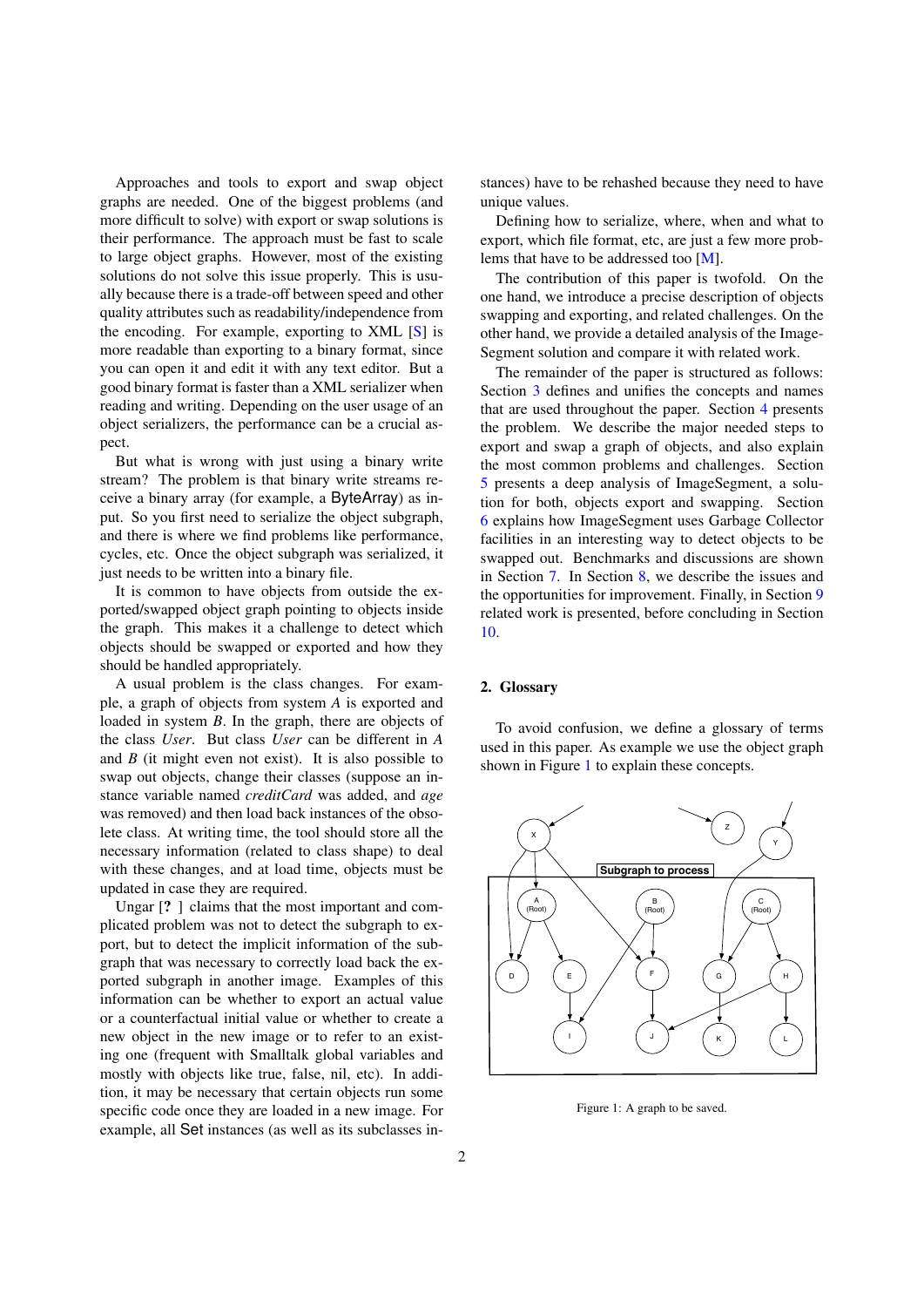- **External objects** are objects outside the graph to process. Example: X, Y and Z.
- Root objects are user-defined objects. They are the input provided by the user to the serializer. Example: A, B and C.
- Internal objects are *root objects* and all the objects that are accessed through them. Example: A, B, C, D, E, F, G, H, I, J, K and L.
- External boundary objects are *external objects* that point to *internal objects*. Example: X and Y.
- Shared objects are *internal objects* that are accessed, not only through the roots of graph, but also from outside the graph. Example: D, F, G, J and K.
- Internal boundary objects are *internal objects* which point to *shared objects*. Example: A, B, C and H.
- Facade objects are *shared objects* which are pointed from *external objects*. Example D, F and G.
- Inner objects are *internal objects* that are only accessible from the *root objects*. Example: E, H, I and L.

#### <span id="page-3-0"></span>3. Major General Steps and Challenges

Before analyzing any particular solution to the problem of exporting and swapping graphs of objects, it is necessary to understand, not only the general steps that have to be followed, but also their challenges and problems.

We start by explaining object export and following with object swapping.

#### *3.1. Export*

Export is usually needed when wanting to transfer an object graph from one system or application to another. For such purpose, the graph of objects should be written in a file or sent through a Socket. In this case, the objects from the original system are not modified neither removed. They are just serialized (converted into a sequence of bytes) and then written into a file, a Socket, etc.

The following is a possible list of general steps for a general solution to export an object graph including its most common problems and challenges:

1. *Identify first sets of objects:* starting from user defined *root objects*, the first step is to compute the *internal objects* set. This means that the graph has to be traversed and processed. It starts from the roots of the graph and iterates over their references. For each processed (depending on the implementation, processed can mean copying the object into an array, updating objects pointing to it, check flags to avoid cycles, etc) object, its referenced objects are then recursively processed too.

While trying to put this step into practice, it is likely to face some problems like speed and cycles. Speed may not be very important in small graphs, but it definitively is in moderate and large graphs. When we refer to a graph size we mean the number of objects in the graph. The only way to scale and be able to compute large graphs is having a decent performance.

Another problem that has to be addressed is the cycles inside the graph. In an object graph, objects may contain references to other objects and generate cycles or loops. The selected approach has to be able to deal with these cycles properly and without generating an infinite loop. Creating a collection, checking if such object was already added, and adding it if it was not, is not a solution that scales. With large object graphs, this solution is slow and uses considerable amount of memory.

The result of this step may identify: *internal objects* set and, depending on the implementation, other lists such as the *shared objects set* and the *inner objects set*.

2. *Export a set of objects to a file*: once the graph is computed and the list of objects is ready, such list can be written into a file. Once again, performance is a big issue. Furthermore, in this case, two different facets should be considered: (a) the time to write (export) the graph to a file and (b) the time to read it and load it in memory.

Sometimes, a good performance is really needed only while loading but not that much while writing. This scenario is the motivation behind Parcels [\[M\]](#page-15-2), a fast binary format developed in Visualworks Smalltalk. The assumption is that the user may not have a problem if saving code takes more time, as long as loading is really fast. In the context of software centralized repository, developers of a software project commit versions of their components and final users download them into their own environments. Load (read) speed is really important as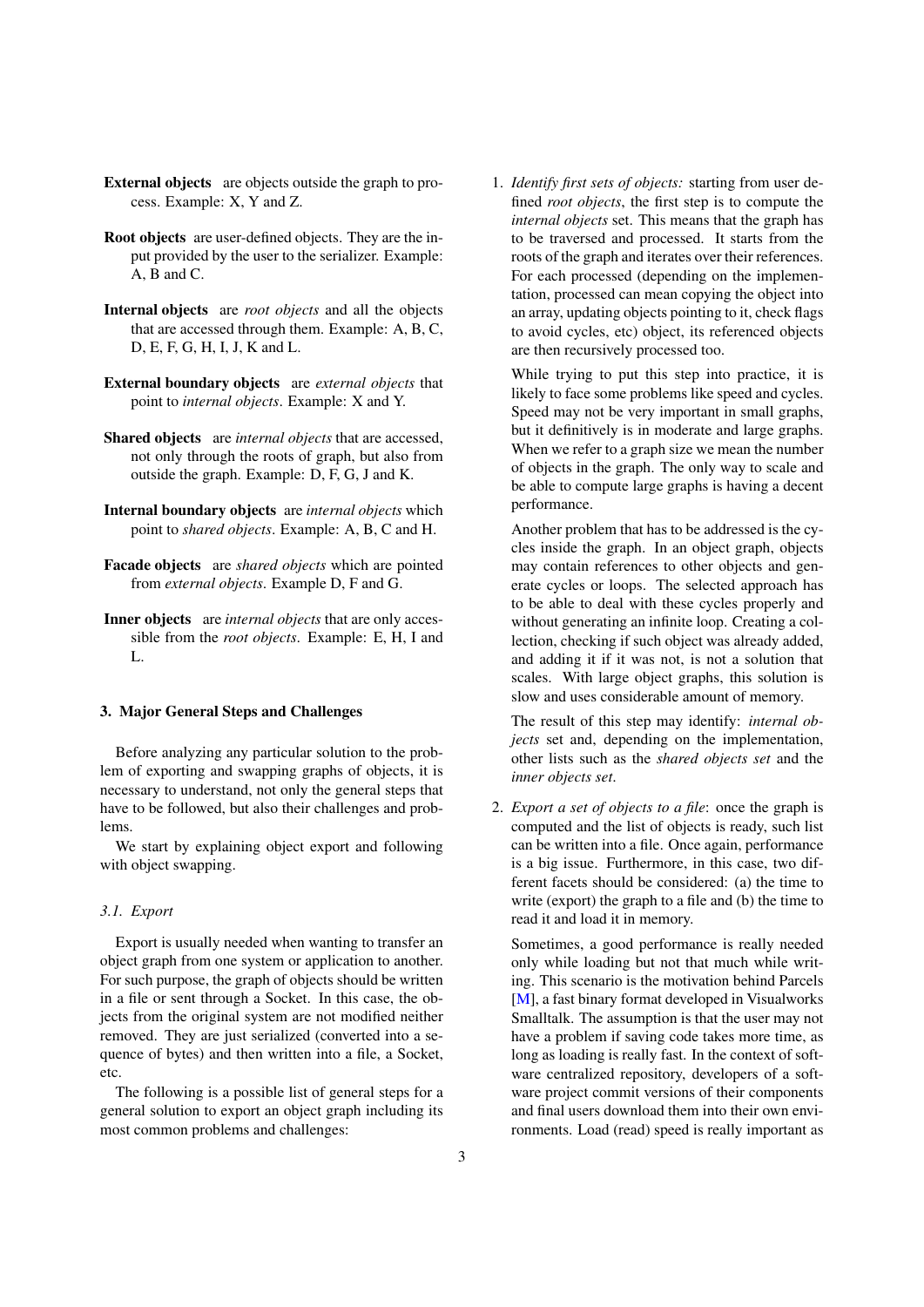final users should be able to download and install the software as fast as possible. This is at the expense of a slower writing time since commit may be done one or few times while, on the other hand, loading may be done hundreds of times.

Another decision is which kind of format to use. The answer to this depends on the goals of the tool. For example, a binary format or a text format can be used. Binary formats are faster than text formats but the latter ones are more readable by humans and computers. Because XML is text, it is quite easy to understand by a human. From the computer point of view, it is easy also since the file can be opened and edited with any text editor program. In this situation there are trade-offs. Each approach has its own advantages and disadvantages.

To conclude, it is really important to define the goals of the tool (exporter) to define proper solutions and achieve the needed performance.

3. *Load a set of objects from a file:* When a graph of objects is exported, it will be probably loaded back later on.

The first problem faced is where that graph will be loaded. That can be either in the same system where it was originally exported or in another one. The main reason behind this question is that the answer may determine which objects to include in the export and, of course, enable to avoid duplicates or inconsistencies. For example, should all *internal objects* be included no matter if the graph will be loaded back in the same system or in a different one? Or should only *inner objects* be included?

Once again, performance is a important issue.

## *3.2. Swap*

Swapping is a combination of exporting and replacement of exported objects. The aim is to be able to load them back later in the same system. When having a graph of objects in primary memory which probably will be not used for a while, that graph is swapped out to secondary memory and loaded back when needed to use less memory. This was the idea behind LOOM [\[K\]](#page-15-0) (Large Object-Oriented Memory), which implemented a swapping mechanism between primary and secondary memory for Smalltalk-80.

One of the key points of swapping is how and which objects have to be discarded or replaced to be able to automatically load back the swapped out graph when it is necessary. Generally, Proxy objects are used. These proxies can then load back the swapped objects when certain events happen, for example, when they receive a message.

The steps and challenges in this case are quite similar to the export case. The main difference is that *shared objects* may not be exported in the file as they are being referenced from outside the graph. The objects that are exported are the *inner objects*. Possibly, another implementation can also export the *shared objects* and then, at the moment of loading, prevents duplicates.

One of the challenges is to carefully choose which objects have to be replaced by a proxy and which ones are directly swapped out.

Another problem is, not only how to select which objects to swap, but more important, how to fix the *internal boundary objects*. It is extremely common to have objects from outside the graph pointing to objects inside the graph. In those cases, it is necessary to determine how to detect and what do you do with them. The solution has to assure consistence between *external and internal objects* and prevent duplicates.

The fact of being smart, for example being aware of the memory and CPU overhead resulting from the swapping process, is also a challenge. Indeed, the swapping tool will instantiate its own objects and, thus, use memory. At the same time, the swapping mechanism requires, not only memory, but CPU. It is useful to check before swapping if it is worth doing it or not.

An interesting question is why should an application program (from the viewpoint of the operating system, a Smalltalk virtual machine is nothing else) be blamed for moving parts of itself form primary to secondary memory? Why that task cannot be left to the operating system and its efficient management of virtual memory? There are some reasons:

- The Garbage Collector. Objects on disk also need to be garbage collected. But if you want to swap something via the OS, you are not allowed to touch it at all. If not, it gets loaded in. It may be easier to do this when we control the swapping directly. Doing this with the OS where we cannot control anything, is not easy.
- persistency. Memory swapped by the OS is by definition not persistent. What happens if a Smalltalk image is bigger than main memory and you just want to quit the Virtual Machine? We do not want to swap everything in and then write it on disk and then back when starting again. This is because starting or closing an image has nothing to do with objects needs.

Used and unused objects. There are objects being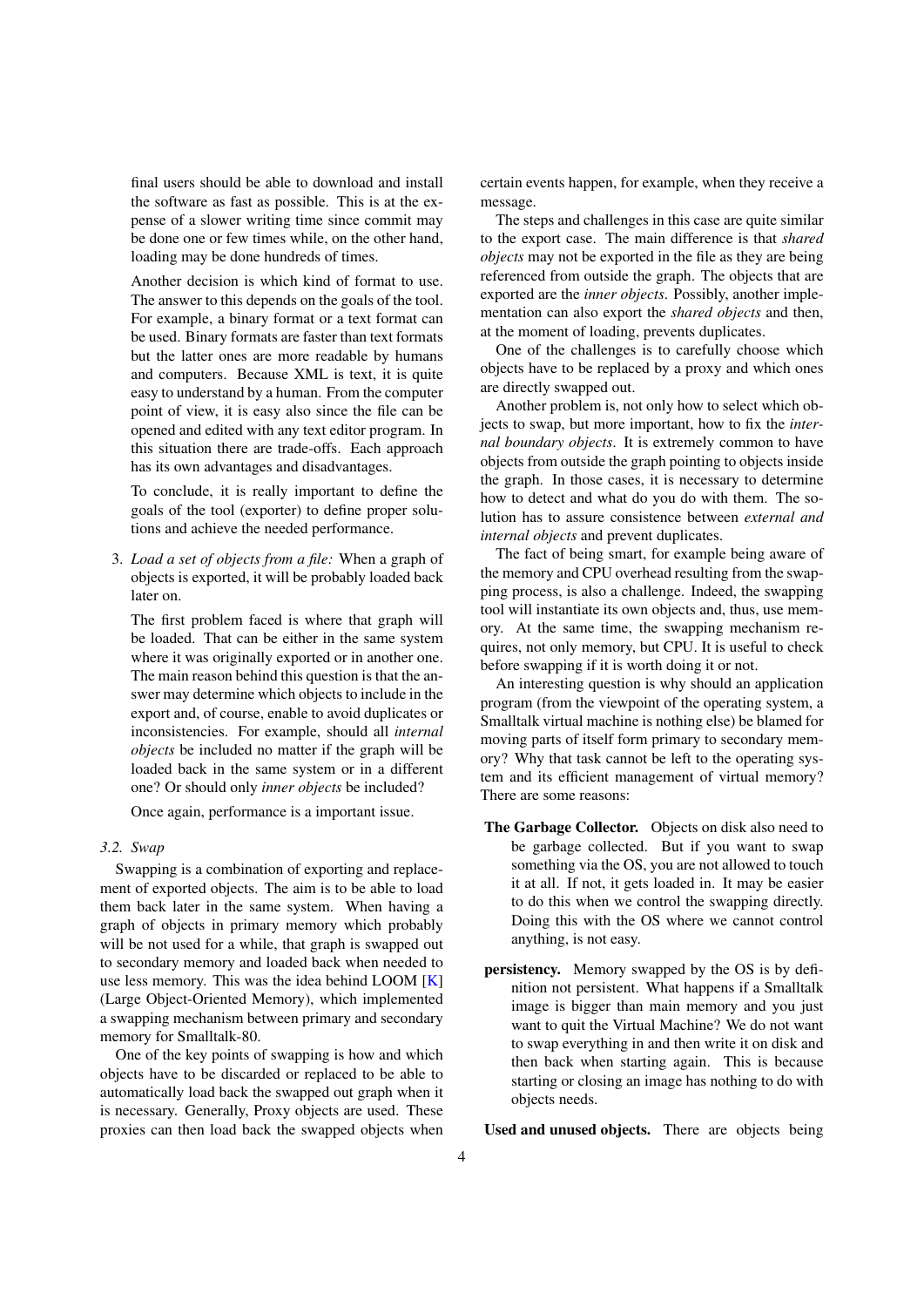referenced by other objects but that are not used (accessed). The garbage collector works by reachability. As those objects are reachable, they are not garbage collected. Even if they are not used. A custom Smalltalk virtual memory implementation could take advantage of this and just swap out unused objects. The Operation System would mix them as it is not aware of objects nor whether they are used or not.

Granularity. Most of the Operating System virtual memory approaches use pages for grouping elements. A Smalltalk virtual memory implementation can provide fine-grained paging by using object instead of page granularity.

#### *3.3. Still more problems*

Now that we have already discussed about the general steps and challenges of exporting and swapping an object graph, it is time to analyze more problems that should be faced. For example, Ungar [? ] claims that a directly constructed concrete program is not complete. Although the objects comprising a program contain all the information needed to run it, they lack information needed to save and reload it into another world of objects.

- Class changes. Consider a graph with instances of some class *X* that is exported from a system *A* and loaded into a system *B*. The problem arises if class *X* of system *B* defines a structure different from class *X* in system *A*. We face the same situation when swapping if a class of some swapped out objects is changed before they are loaded back.
- Objects duplication. Should all exported objects be created in the system where they are loaded? Or some should point to already existing objects? For example, there are certain objects in Smalltalk that have to be unique and should not have duplicates. For instance, *true*, *false*, and *nil* are the unique instances of the classes True, False and UndefinedObject respectively. Hence, if in the subgraph there are objects pointing to any of those objects, it is necessary to avoid the duplication when loading them in a new image and make them point to the already existing objects. For swapping, this is not a problem because those objects like *true*, *false* and *nil* are referenced by other objects in the system (in this case, these objects are pointed from the *specialObjectArray*) so they behave like any other *shared object*.

The biggest problem is how to detect which objects should be created and which ones should be point to existing ones. Ungar et al. [? ] decided to annotate objects with the needed information for dealing with these situations.

Recreate and reinitialize objects. When the swapped or exported subgraph is loaded back into memory, should those objects be recreated and reinitialized? One solution can just load the bytes of the object (header and instance variables) while another one can create a new instance of the same class using the normal message for instance creation and then copy one by one each instance variable. Both solution are very different. For example, in Smalltalk, the message to create an object is new (which sends the initialize message) or basic-New:. Hence, the object can be initialized again.

Suppose there is an object that has an instance variable with the Operating System name, and initialize method does the job of initializing such instance variable. In this case, you need to reinitialize this object in case it was loaded in a computer with different Operating System.

Should the solution do that or not? Does we need a unique global solution or a per object decision?

Code executed after loading. It may be necessary that the exported or swapped objects do specific tasks once they are loaded in the new system. For example, all Set instances (as well as its subclasses instances) have to be rehashed because they need to have unique values. Even the reinitialization of objects can be a particular case of this one.

In addition, there are also domain specific tasks. Objects of domain classes may need specific code to run once they are loaded in a new system. The tool should be flexible enough to support this.

#### <span id="page-5-0"></span>4. ImageSegments

In this section, we describe ImageSegment, a software library implemented in Pharo [? ] Smalltalk. ImageSegment was originally developed in Squeak by Dan Ingalls[\[I\]](#page-15-3).

ImageSegment provides most of the features mentioned in the previous section and also addresses some of the issues already presented. In addition, it supports both: object export and object swapping. ImageSegments is then a really good candidate to understand the deep issues that are involved in building a fast serializer. This is the reason why in this paper we start first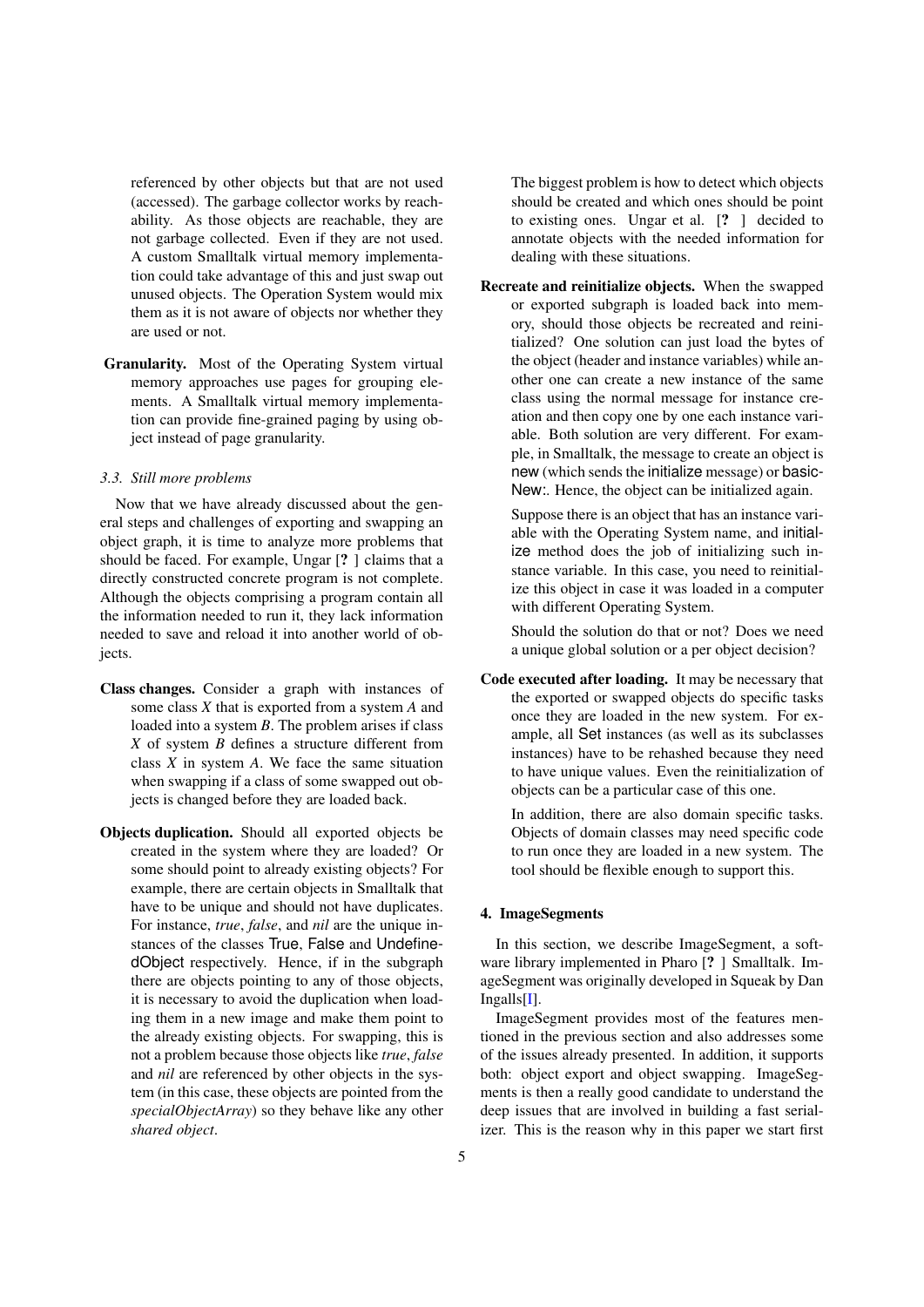by understanding and analyzing the ImageSegment object swapping techniques and principles.

### *4.1. ImageSegment Object Swapping Principles*

In the ImageSegment's object swapping implementation, there is a list of user defined root objects that are the base of the graph. The graph is then stored in an ImageSegment. Once this is done, the ImageSegment can be swapped to disk and the original objects are removed from the Smalltalk image.

In ImageSegment not all the objets from the graph are included in the swapped graph. Only the objects which are only accessible from objects inside the graph are included. These objects are what we have already defined as *inner objects* in section Section [3.](#page-3-0) To resolve the problem of identifying *inner and shared objects*, ImageSegment uses *Garbage Collector* facilities.

An ImageSegment is represented by an object that contains three sets of objects:

- 1. *root objects*: these objects are provided by the user and should be the starting point of object graph,
- 2. *inner objects*, and
- 3. *shared objects*.

Once the ImageSegment is created and the above sets are computed, it can be swapped out and the root objects are replaced by proxies. The *inner and root objects* of the graph are then written into a file.

Once the roots are replaced by proxies, there are no more references from outside the graph to the objects that were written into the file and, therefore, the garbage collector deletes them. As a consequence of this, an amount of memory is released.

To install back the ImageSegment from file, there are two different ways:

- Sending any message to one of the proxy objects<sup>[3](#page-6-0)</sup>. Whenever a proxy receives a message it will load back the object graph in memory.
- Sending a provided message to the ImageSegment instance.

# *4.2. Object Swapping Step by Step*

Before talking about ImageSegment details, it is necessary to explain a few concepts behind its object swapping mechanism. It is also mandatory to define a new term in our glossary: *serialized objects*. These are the objects that are serialized and then swapped out. In ImageSegment, *serialized objects* is a WordArray that represents *inner objects* together with the *root objects* and the array that references them. This means that all those objects are serialized and stored as *words* (32-bit unsigned Integer values) into a WordArray.

When swapping, an ImageSegment instance is created for the array of root objects. An ImageSegment instance has three important instance variables: an array with references to the *root objects*, a WordArray representing the *serialized objects* and an array with references to the *shared objects*. In this paper, those terms are used. However, in the current ImageSegment implementation, those instance variables have different  $names<sup>4</sup>$  $names<sup>4</sup>$  $names<sup>4</sup>$ .

To understand ImageSegment object swapping, it is important to analyze in details what is done step by step. We continue with the object graph of the Figure [1.](#page-2-0) The following are all the necessary steps to swap and load back a graph of objects into a file.

1. Create and setup the ImageSegment object.

The first task is to create an ImageSegment instance for an array of root objects that represents the graph. Once this is done, ImageSegment needs to identify the list of *shared objects* and the list of *inner objects*. To do this, it uses Garbage Collector facilities as it is explained later.

Figure [2](#page-7-0) shows the results in our example. *Shared objects* are in black, and *inner and root objects* in white.

The next operation copies the *words* representing the *serialized objects* into the WordArray. The copy mechanism used is not a standard copy done in Smalltalk, but a special copy done in the Virtual Machine that just copies the *words* representing objects. It is like a chunk of memory copy which copies, for each object, the object header plus its instance variables<sup>[5](#page-6-2)</sup>. The *serialized objects* Wor-

<span id="page-6-0"></span><sup>3</sup>Remember that roots were replaced by proxies. So all the objects that were pointing to roots are now pointing to proxies.

<span id="page-6-1"></span><sup>4</sup>*Root objects array* is called *arrayOfRoots*, *serialized objects* array is just *segment* and *shared objects* array, *outPointers*

<span id="page-6-2"></span><sup>&</sup>lt;sup>5</sup>In the Squeak VM, an object is composed by an object header which is a sequence of bits for the GC, hash, pointer to its class, etc and a set of instance variables. An instance variable can store the address of another object (when an object points to another object) or directly store special objects, such as SmallInteger instances.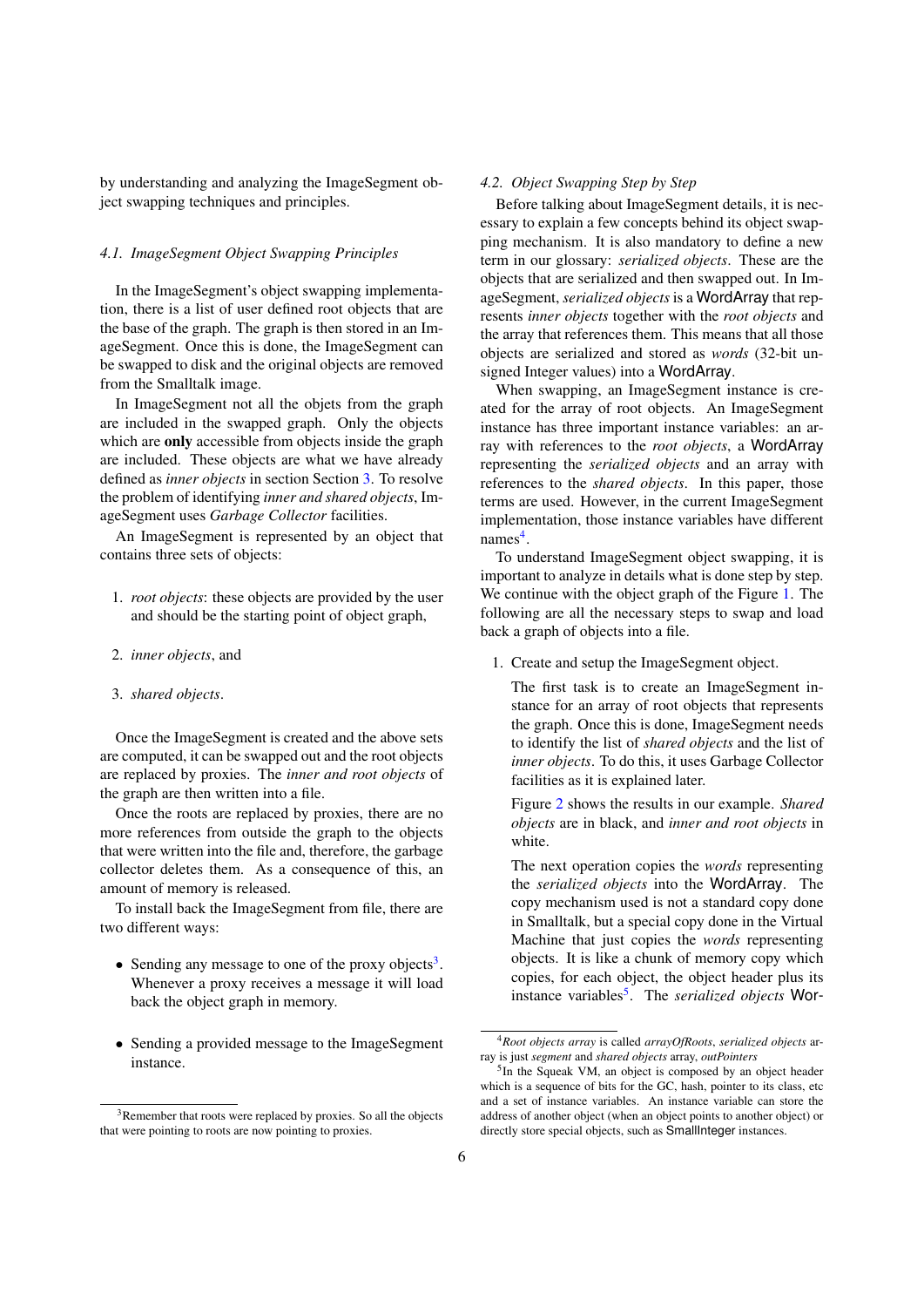

<span id="page-7-0"></span>Figure 2: Identifying shared and inner objects

dArray has the same binary format than the Pharo image file.

This sounds easy but there are still some problems to solve. In our example, object *E* points to *I*. This means that *E* has an instance variable with *I* address. When those objects are written into the file, the memory address does not make sense anymore. Furthermore, in Squeak VM, objects do not have a unique identifier. So, how can *E* still point to *I* when they are in file? What is more, how can the *serialized objects* WordArray be loaded back correctly?

When ImageSegment writes an object to file, it checks whether it is pointing to an *inner object* or a *shared object*. If it is pointing to a *inner object*, then its instance variable containing the address is updated so that it points to the offset of the object in the WordArray. In the case of a *shared object* it is the same but it points to the index in the *shared objects array* of ImageSegment. Remember that this array is never swapped out and remains in primary memory. If any of the *shared objects* is moved by the Garbage Collector, then the *shared object array* is automatically updated. Hence, when loading back the subgraph, the pointers will be correct.

The copied objects in the *serialized objects* WordArray are not in the normal Pharo memory space. This means that those copied objects are not really seen by the system as standard objects. They are just represented as *words* inside a WordArray of an ImageSegment object.

In summary, the graph is computed and traversed while the *inner objects*, the *root objects* and the

array that references them are encoded in the *serialized objects* WordArray instance variable of the ImageSegment object. In addition, ImageSegment has an instance variable with the *shared objects*. However, at this point, the original *inner objects* are still present and referenced in the runtime system (although, at the same time, they were copied as *words* in the WordArray)

2. Extraction.

This operation replaces all the roots with proxies by using the become:<sup>[6](#page-7-1)</sup> message.

Once that step is done, the *serialized objects* WordArray is the only holder of those objects, not as normal objects but as a WordArray. The original objects are reclaimed by the garbage collector and the proxies remain to bring the *serialized objects* WordArray back if necessary. If one of the proxy receives a message, all the *serialized objects* are loaded back in memory.

On the other hand, *shared objects* are kept in the original image (they are not garbage collected) as they are referenced not only from the ImageSegment instance variable pointing to them, but also from *external boundary objects*.

Figure [3](#page-8-0) shows the objects state of the example after the ImageSegment creation and extraction steps.

- 3. Write the *serialized objects* WordArray into a file using MultiByteFileStream<sup>[7](#page-7-2)</sup>. Afterwards, the instance variable that refers to the WordArray is put to nil so that the Garbage Collector can reclaim memory space.
- 4. Load the *serialized objects* WordArray from a file.

This means reading from file and restoring the *serialized objects* WordArray in primary memory. ImageSegment object is still in memory and only the *serialized objects* were swapped out.

At this point, it is necessary to perform the opposite of what has been done when creating the Image-Segment instance. Objects inside the graph have to

<span id="page-7-1"></span><sup>6</sup>Actually, it uses the method elementsForwardIdentityTo: otherArray implemented in Array, which delegates to a Virtual Machine primitive that does a bulk become with both arrays. In our case, one array is with the root objects while the other one is with the proxies.

<span id="page-7-2"></span><sup>7</sup>What it is used is the message nextPutAll: with the *serialized objects* WordArray as parameter.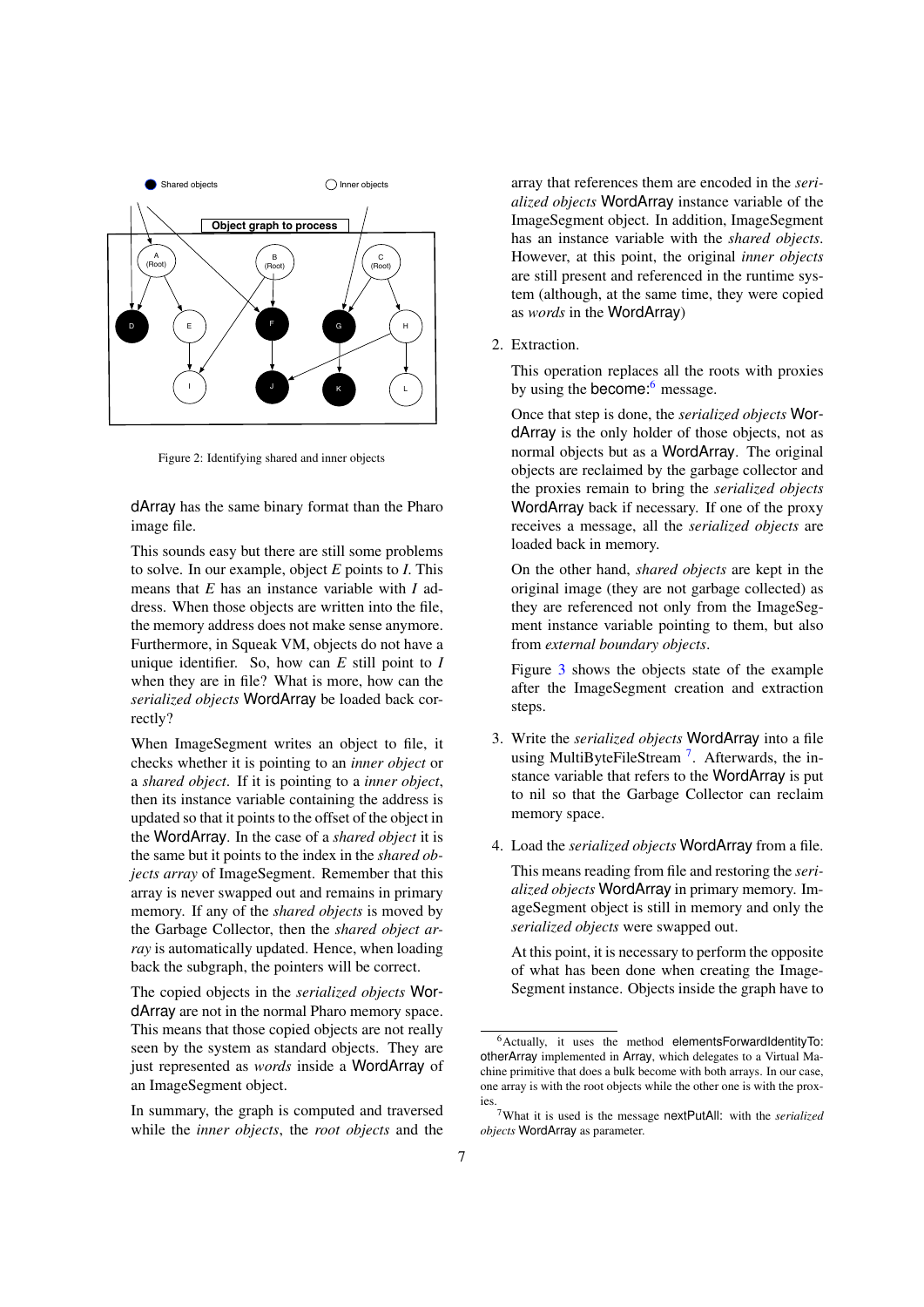

<span id="page-8-0"></span>Figure 3: Objects state after the ImageSegment extraction

be updated so that they point to the real addresses instead of the objects, and not to an offset or index in an array. With *inner objects* it is easier because objects were already loaded and they already have a memory address, so you only need to update its pointers. In the case of *shared objects* you have to first fetch the object pointer that is the *shared objects array* and then update the pointers.

It is important to note that none of the *serialized objects* are recreated or reinitialized. ImageSegment does not use new nor basicNew to create them. The *serialized objects* WordArray is just loaded into primary memory as a chunk of memory and then the pointers are updated.

To load the *serialized objects* back, there are two options:

- (a) Sending a message to any of the proxy objects. When sending a message to any of those proxies[8](#page-8-1) , it will load the *serialized objects* WordArray and replace the proxies with the original *root objects*.
- (b) Sending the message install to the ImageSegment object.

ImageSegment supports class evolution. This means that when the *serialized objects* WordArray is being

loaded back in primary memory, it has to check if the classes of those objects have changed since the time they were swapped out. If such is the case, those objects are fixed and updated to the new class definition.

#### <span id="page-8-2"></span>*4.3. Exporting an Object Graph*

This feature allows one to create an ImageSegment for an array of root objects, to write it into a file, and to finally load it in another image. In this case, the objects of the graph are not removed or even changed in the original image.

The first step is exactly the same as the "Create the ImageSegment object" of the swapping scenario: the graph is computed and traversed, the *serialized objects* are encoded in the WordArray and the *shared objects* are also in an instance variable of ImageSegment.

After that, the ImageSegment is exported into a file using SmartRefStream. A difference with the swapping scenario is that in such case the ImageSegment instance is kept (included the *shared objects* Array) in the image to load back the serialized objects in memory. On the contrary, in the exporting scenario the file also includes the *shared objects* Array and the ImageSegment instance is garbage collected after writing the file.

In details, when exporting an ImageSegment, it just serializes the whole ImageSegment instance and all its referenced objects (this means also the *shared objects*) with a SmartRefStream.

As said, when exporting, *shared objects* are also written into the file. There are some objects in Smalltalk that have to be unique like *nil*, *true*, *false*, etc. How does ImageSegment avoid duplicating these objects when loading the ImageSegment in another image that already has these objects? The solution is provided by SmartRef-Stream as it has specific ways of reading certain objects. This is explained more in detail in Section [5.4.](#page-1-0)

This capacity of exporting an object graph is also a kind of persistency mechanism. For example, it can be used to persist a web application.

# *4.4. How ImageSegment solves the mentioned problems*

ImageSegment solves most of the mentioned problems in Section [4.3.](#page-8-2) As ImageSegment's export functionality uses SmartRefStream, the former solves some problems and the latter solves others.

The class reshape problem depends whether we are swapping or exporting. When swapping, if we modify a class, it will trigger the update of its instances. Hence, accessing those instances that were swapped out to a file, requires loading back the ImageSegment into memory. This is exactly the normal case where an ImageSegment is loaded in primary memory because one

<span id="page-8-1"></span><sup>8</sup>To achieve this, in the ImageSegment implementation, the proxy implements the doesNotUnderstand: message to load back *serialized objects*.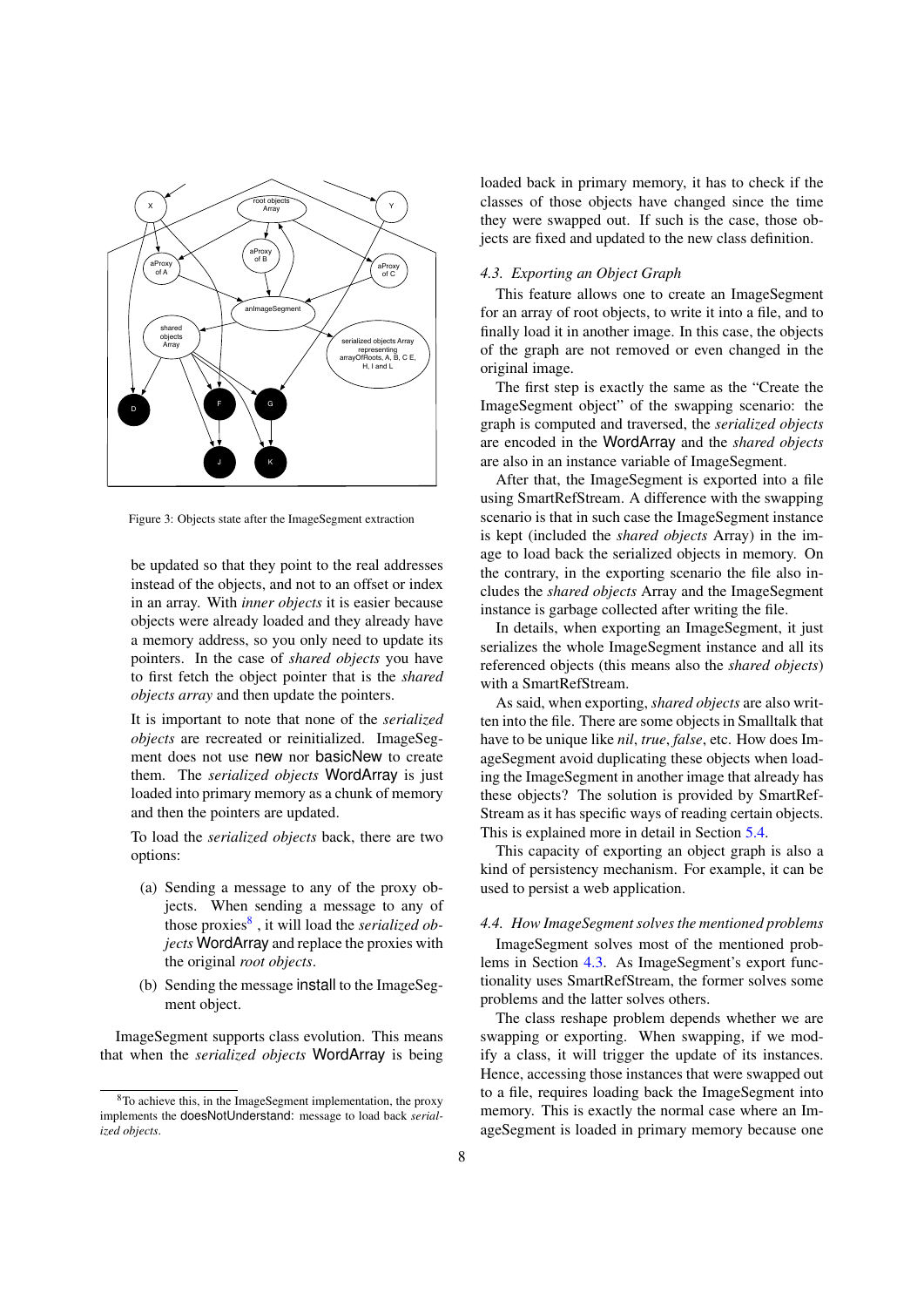of the proxies received a message. In this case, the received message is something related to the class reshape or instance update.

In the export case, it is more complicated since it is necessary to write enough information in the file about the names of the instance variables of all outgoing classes. Note that not only an instance variable can be renamed, but also a class. All these tasks related to class reshape are performed by SmartRefStream. Indeed, this is the extra functionality that SmartRefStream provides over ReferenceStream.

When an object s written into the file, no one knows how the classes will change in the future. Therefore, all conversion must be done when the file is read. SmartRefStream stores enough information in the file about the names of the instance variables of all outgoing classes. The conversion of old objects is done by a method in each class called (convertToCurrentVersion: varDict refStream: smartRefStrm). At writing time, a prototype of this method is created. The programmer must edit this method to (1) test if the incoming object needs conversion, (2) put non-nil values into any new instance variables that need them, and (3) save the data of any instance variable that are being deleted. For more details, read the class comments of SmartRefStream.

The discussion between creating new objects or pointing to existing ones happens only when exporting since, in swapping, the *shared objects* remain in memory. SmartRefStream solves this problem using a Dictionary where *keys* are class names and *values* selectors. For example, there is an element in the dictionary which has *True* as key and the selector *readTrue* as value. This means that when an instance of True is read, it is done by sending the message *readTrue*. This method simply returns the *true* object. This way we ensure that there is always a single *true* object in the image.

In addition to this, SmartRefStream allows you not only to specify the way instances of certain classes are read, but also to decide how they are written. Examples are CompiledMethod, Symbol, Class, among others.

The rest of the problems (code executed after loading and recreate and reinitialize objects) are solved in the same way. ImageSegment lets you implement the method *startUpFrom: anImageSegment* in any class. That method answers the selector to be run in its instances. When the *serialized objects* WordArray is loaded in another image using SmartRefStream, it checks for each object if its class implements such message. If true, it sends *startUpFrom: anImageSegment* message and gets the selector as result. Finally, sends that message to the object.

The message is free to do everything. It can be used,

for example, to rehash Set instances, to reinitialize objects (remember ImageSegment does not use new nor basicNew when loading objects) or simply to do specific tasks.

The main problem of this solution is that it is at class level. This means that one cannot work with a particular object but only with a particular class which will apply that to its instances.

# <span id="page-9-0"></span>5. ImageSegment and a Smart Use of Garbage Collection Facilities

ImageSegment uses *Garbage Collection* facilities to identify which objets of the graph are *inner objects* and which ones are *shared objects*. Once these objects are discovered, defining the list of *serialized objects* is easy.

To explain each step of this solution, we use the same example used so far (see Figure [1\)](#page-2-0). The steps are:



Figure 4: First step: marks *root objects* and the array referencing to them.

<span id="page-9-1"></span>

<span id="page-9-2"></span>Figure 5: Second step: do a mark pass over all image.

1. First, all *root objects* and the array referencing them are marked by setting the Garbage Collector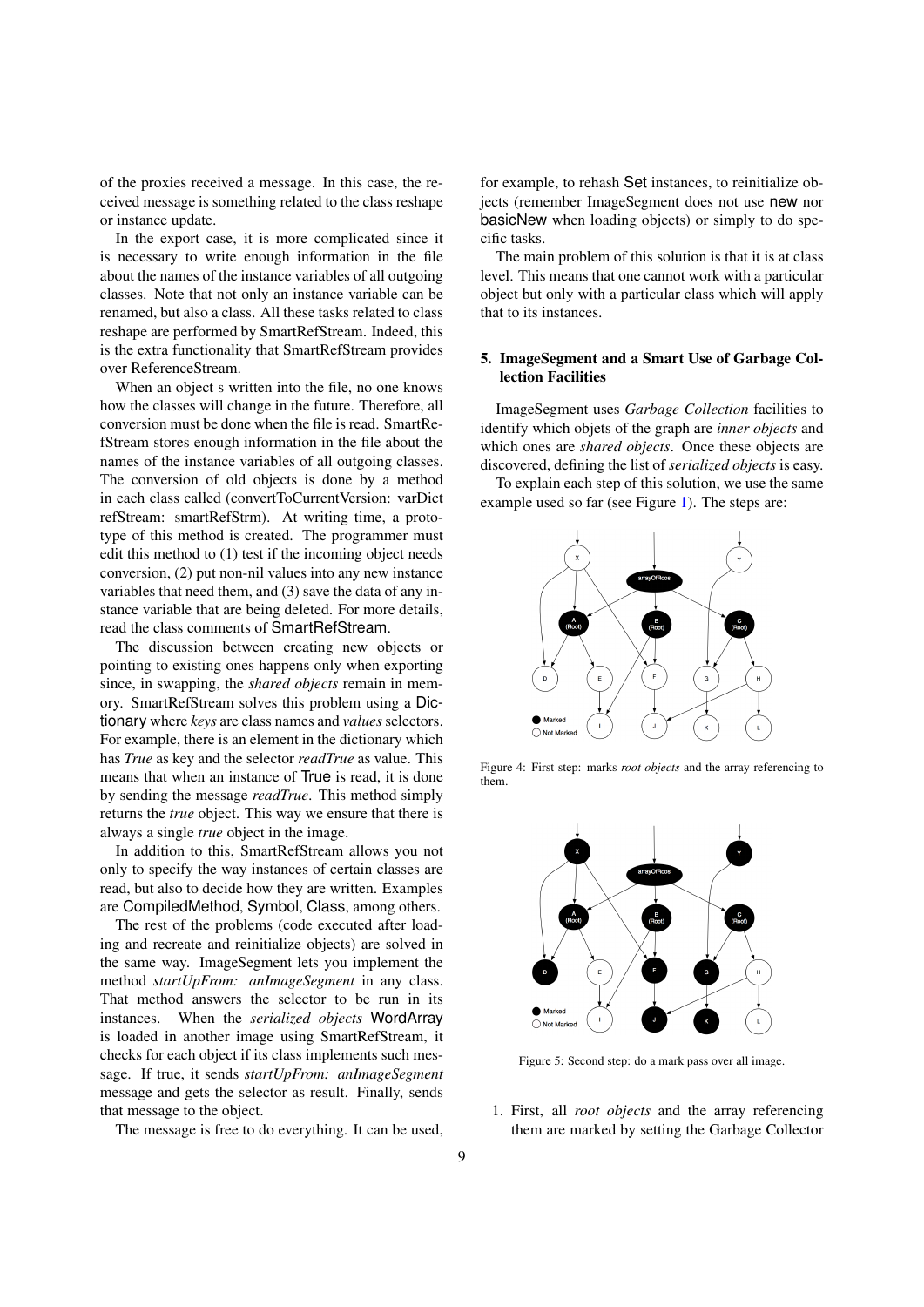

<span id="page-10-1"></span>Figure 6: Third step: unmarks *root objects* and the array referencing to them.

bit in their object headers. This will prevent marking objects reachable from them in the next step (see Figure [4\)](#page-9-1).

- 2. Afterwards, a mark pass is done over all the objects in the image by recursively marking all objects reachable from the roots of the system. This process will stop at our marked roots leaving *inner objects* unmarked (see Figure [5\)](#page-9-2).
- 3. *Root objects* and the array referencing to them are unmarked, leaving unmarked the transitive closure of objects accessible from the roots and no where else (see Figure [6\)](#page-10-1).
- 4. Finally, the graph has to be traversed (starting by the roots of the graph) to detect the *inner objects* and serialize them into the WordArray. All the unmarked and reachable objects from the roots of the graph are the *inner objects*. On the other hand, all the marked and reachable objects from the roots of the graph are the *shared objects*.

In our example, E, H, I and L are identified as *inner objects* and D, F, G, J and K as *shared objects*.

An important last remark is that the step of marking all objects in the image and the step of traversing the object graph are both implemented in the Virtual Machine side. They are both implemented as primitives and the main problem with this is that you do not have control over it.

## <span id="page-10-0"></span>6. Benchmarks and Discussions

We have done benchmarks to compare ImageSegment and SmartRefStream. These benchmarks were run in the virtual machine Squeak 4.2.5.beta1U, with a Pharo-1.1-11360-alpha1dev10.05 image. To measure the time, we use the method MessageTally time: and the benchmarks were developed as unit tests.

SmartRefStream is an object serializer in Squeak and Pharo. To do these experiments we use object graphs of different sizes. For such graphs, we used different models extracted using Moose, an open-source reengineering platform  $[N]$ . Such graphs represent source code entities at various level of details.

Since SmartRefStream does not support object swapping, we compare export durations. We then present a separate performance analysis of ImageSegment object swapping.

#### *6.1. Benchmark and Analysis of Objects Export*

Unsurprisingly, our experiments show that Image-Segment is much faster then SmartRefStream. In Figure [7](#page-10-2) we present a benchmark done with the Moose default model object which size is small/medium. The amount of *internal objects* of such graph is 741.037. This benchmark, shows that ImageSegment is ten times faster to export and thirty times faster to import.



<span id="page-10-2"></span>Figure 7: Moose default model chart.

In Figure [8](#page-11-1) we used a bigger graph which is the Moose network model. This graph has 2.701.763 *internal objects*. In this case (the graph is bigger) the difference between ImageSegment and SmartRefStream is much larger too: for both operations it is approximately eighty times faster.

Still, ImageSegment export implementation uses SmartRefStream to serialize the ImageSegment object. This leads us to an interesting question: why serializing an ImageSegment (that contains an object graph) with SmartRefStream is much faster than just serializing the same object graph directly with SmartRefStream (without using ImageSegment)?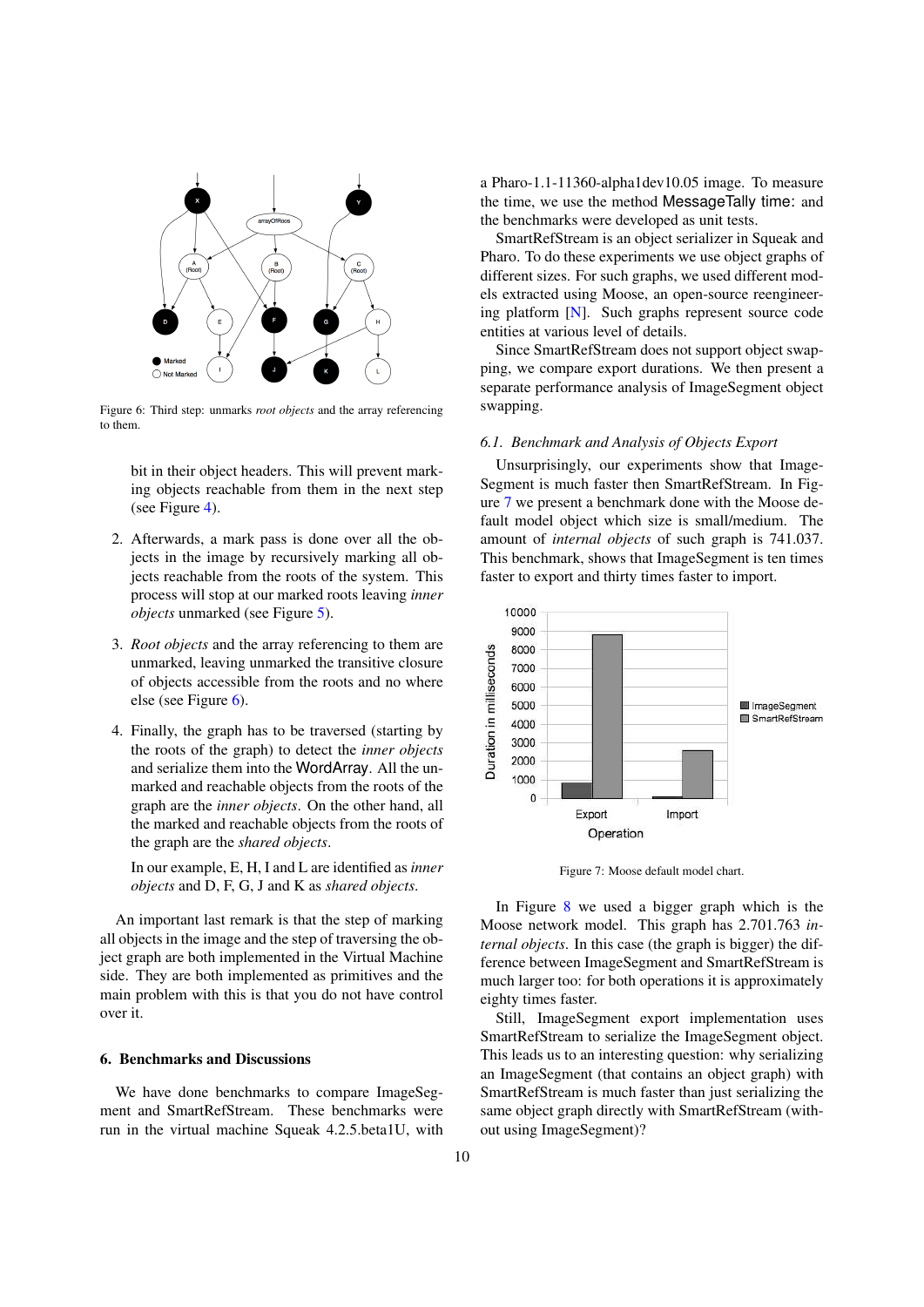

<span id="page-11-1"></span>Figure 8: Moose network model chart.

In SmartRefStream, the complete object graph has to be traversed in the image side (Smalltalk). But when an ImageSegment is created, the traversal of the object graph is done at the Virtual Machine level. As a result of such procedure, the ImageSegment has an encoded WordArray representing the processed object graph. This array is ready to be exported, there is no need to traverse it. Furthermore, ImageSegment uses the GarbageCollector marking algorithm which is optimized and also performed at the Virtual Machine side.

Taking into account the previous explanation, it is necessary to point out that the percentage of *shared objects* is a key aspect. The larger this percentage is, the slower ImageSegment will be, and the smaller the difference with SmartRefStream will be. In both, Image-Segment and SmartRefStream, the *shared objects* array is an array with pointers to the real objects, and thus, it has to be traversed in image side. This means that for an object graph with a big amount of *shared objects*, the performance of ImageSegment and SmartRefStream are much closer to each other.

As it was already explained, the ImageSegment export implementation creates an ImageSegment in the same way it is done for object swapping. Once that such instance is created, it is then exported using SmartRefStream. When the ImageSegment is created, several steps that are only related to swapping, are done. These steps require time, memory and CPU usage. The problem is that for object exporting, those steps are not needed at all: such as the identification of *shared objects* and *inner objects* – this involves computing the whole graph, and what is more, a full Garbage Collector marking phase in the whole image. In addition, ImageSegment has to keep an array with references to the *shared objects*. This array occupies memory.

To conclude, for the exporting point of view, our results show that ImageSegment is faster that SmartRef-Stream but only because it is done in the Virtual Machine. We believe that if SmartRefStream was implemented in the Virtual Machine it will be even faster than ImageSegment, since ImageSegment export performs all the extra work done for supporting object swapping, work that is not used for export.

# *6.2. Performance Analysis for ImageSegment Object Swapping*

For object swapping, we distinguished three different operations that are interesting to analyze: (a) ImageSegment and object sets (*roots, shared and inner*) creation, (b) ImageSegment export (swap out) to a file, and (c) its import (swap in).

In Figure [9](#page-11-2) shows the duration of each of those operations for two different graphs: the Moose default model and a Moose model of network package. This chart points out some interesting results:



<span id="page-11-2"></span>Figure 9: Swapping analysis Moose models.

- 1. The operation that requires much more time than the rest is the creation of the ImageSegment. The reason is that in this step is where all the object sets are computed and the object graph has to be traversed.
- 2. The duration of swapping out is similar to the duration of swapping in.

#### <span id="page-11-0"></span>7. Issues and Opportunities for Improvement

ImageSegment is fast and easy to use but it also has its own problems and aspects that can be improved.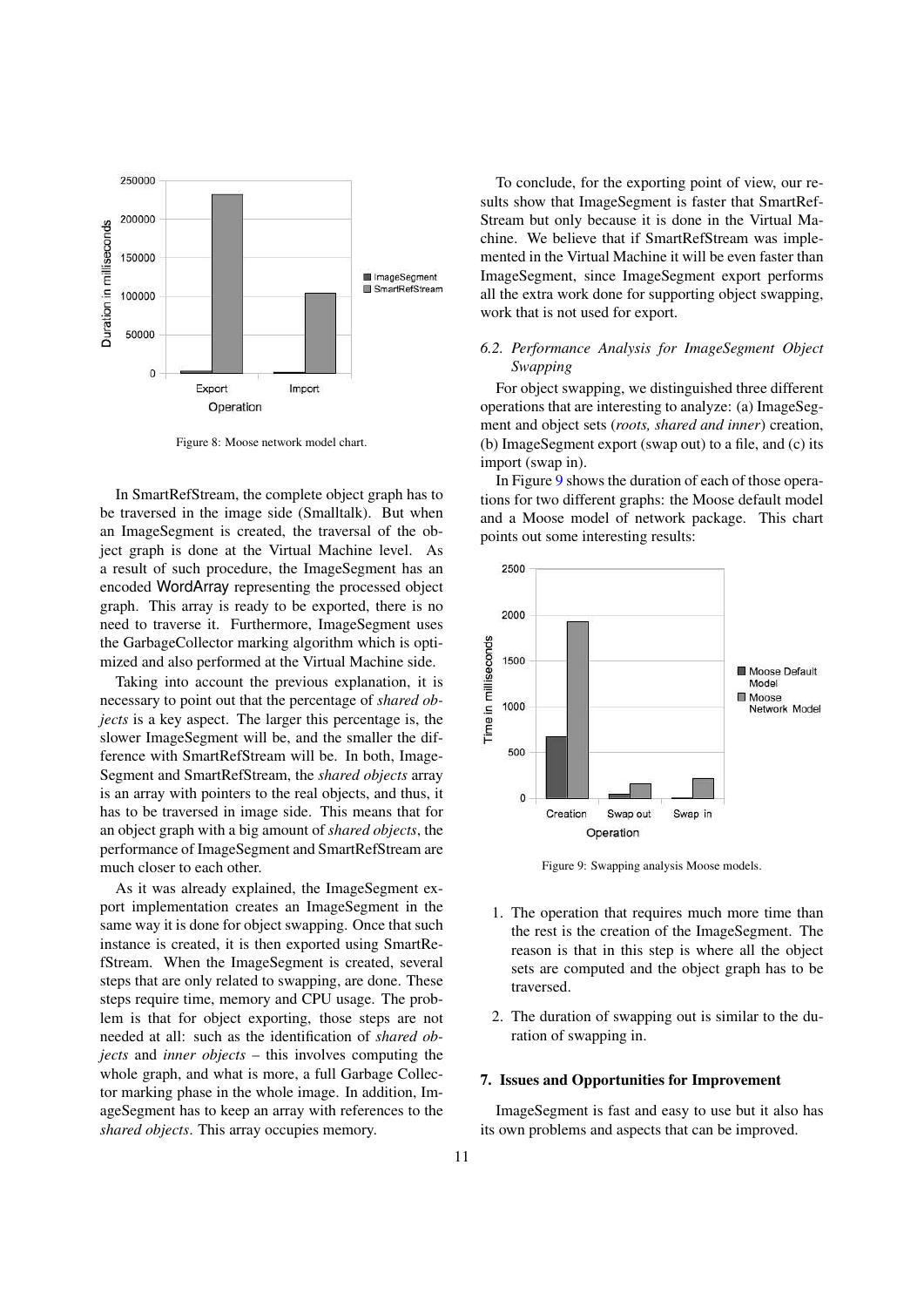It can be slow. The biggest problem faced is that it is necessary to make sure that there are no or few *external boundary objects*. Otherwise, all the referenced objects will end up in the *shared objects* array, making ImageSegment very slow.

# Difficult to manage in presence of shared objects.

The fact that shared objects are not exported can be a serious usability concerns. This is a key observation relevant for any serious use of ImageSegments. As an example, the company <netstyle.ch> developed a Seaside web application and used ImageSegment as the persistency (export) scheme. The problem is that when the ImageSegment is created, external objects pointing into the graph are not wanted. In the mentioned scenario, many objects are put in *shared objects* array because there are many *external boundary objects*. This means that, for example, all Seaside sessions and their state have to be deleted; all caches, cleared; background processes, terminated; etc. These kind of objects hold references to objects inside the graph and are difficult to identify and control.

The extreme but useful solution they found was to:

- 1. Duplicate the current Smalltalk image to avoid locking-up the image <sup>[9](#page-12-0)</sup>.
- 2. Do all the needed cleaning: disable debugging, stop all network services like VNC (RFBServer) or Web Servers (WAKom for example), clean Magritte, terminate non important processes, clean TestRunner and its results, run garbage collector, forget DoIts, etc.
- 3. Create the ImageSegment and export it to disk.
- 4. Kill the duplicated image.

Such solution clearly illustrates the problem ImageSegment faces in presence of shared objects in a complex system.

Another approach may be not to compute the *shared objects* and just include all the *internal objects* in the *serialized objects* array. The problem is that this solution is naive since at loading time, it has to be guaranteed that there are no duplicates of the *shared objects*.

This solution may save time and CPU usage at the cost of having bigger files for the swapped graphs.

Modularity: one for all Another problem with ImageSegment is the granularity of the import. When swapping, the objects that are swapped are the *serialized objects*. Roots of the graph get replaced by proxies which will read the *serialized objects* array from the file and load it back in memory replacing the proxies with the real objects. The problem is that all the *serialized objects* are brought into memory even when only a single one is needed.

Something similar happens when sending messages like allClassesDo: or allInstancesDo: where the consequences are that all ImageSegments are brought back into memory. Originally metalevel iteration methods were defined and checked if the classes were in memory to avoid exactly this problem.

Memory usage. For anything done in an object oriented system, objects are created, and, of course, they occupy space in memory. The swapping mechanism is not an exception. Therefore, when using ImageSegment, new objects are being instantiated.

In addition, in the current implementation, Image-Segment uses much more memory than it really needs. It automatically decides the sizes of the *inner objects* array and the *serialized objects* array. To do this, it repeatedly doubles the previous size and checks if it is enough. If it is enough, it finishes. Otherwise, it continues doubling the size. So, it effectively doubles the array size (or more, because it over-allocates) since the primitive that builds an ImageSegment requires pre-allocated arrays which are even longer than needed. The problem with this approach is that it is using much more primary memory than it is really needed and it is easy to run into low memory conditions. This is a big issue for large object graphs and this is exactly the problem that the online database DabbleDB had when using ImageSegment for saving the databases.

Swapping classes and methods. Since in Smalltalk classes and methods are normal objects, it is interesting to be able to swap them out. This is not completely solved with ImageSegment. One problem is that there are several objects outside the

<span id="page-12-0"></span><sup>9</sup>By duplicating a Smalltalk image, we refer to the creation of a new image based on an existing one and also the creation of an Operating System process for it. This can be achieved in Pharo by using for example, the OSProcess package.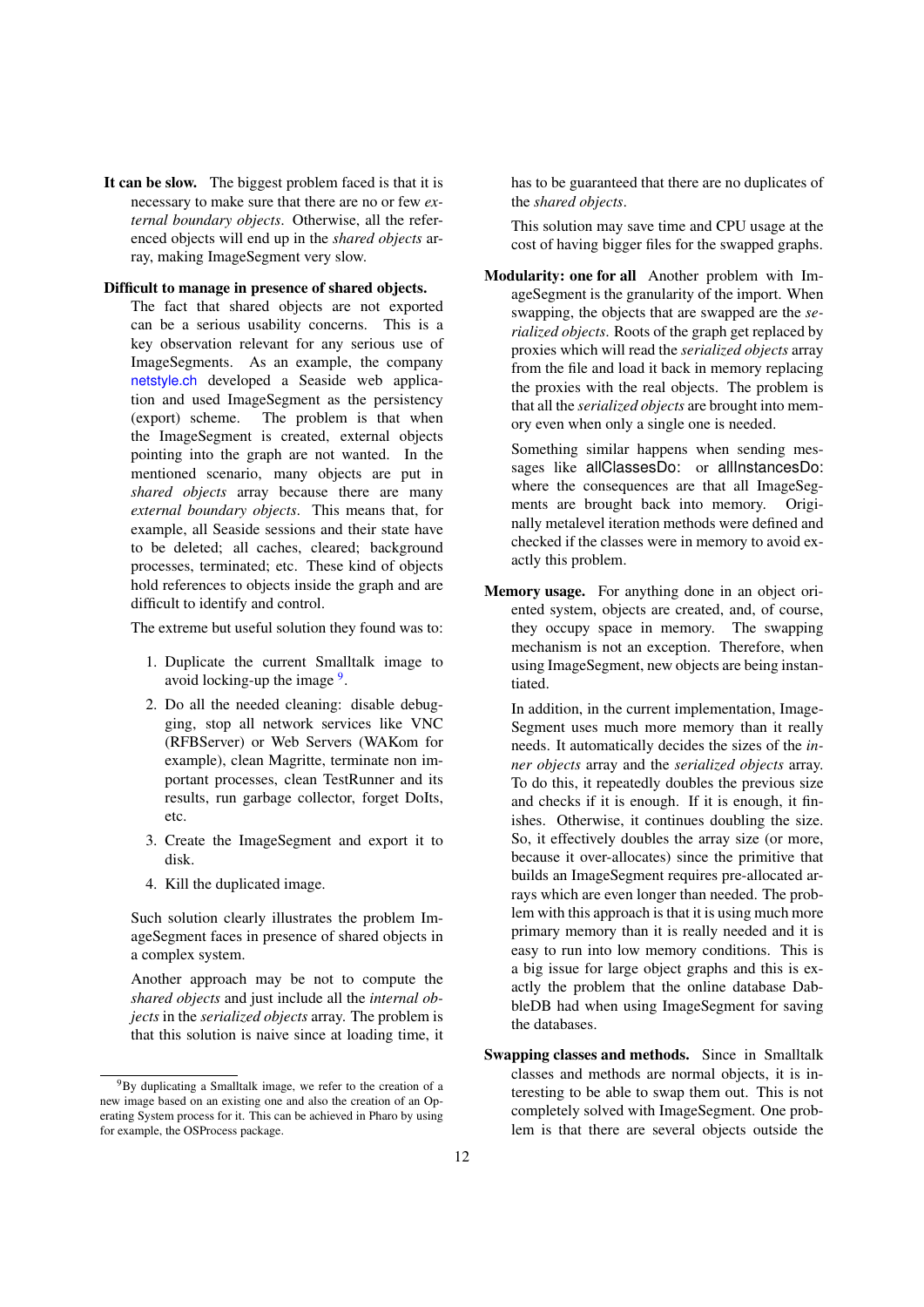graph that may be pointing to a class. For example, depending on the Smalltalk implementation, a class can be referenced from its metaclass, from *SmalltalkDictionary*, from its subclasses or superclasses, from its instances $^{10}$  $^{10}$  $^{10}$ , etc.

This makes swapping out classes very difficult to achieve and the same problem happens when trying to swap out methods. A possible workaround (not a solution) is to consider all classes (and methods) as *root objects*. In this case, classes are replaced by proxies and swapped out.

Extra information is at class level. We have already said that a subgraph needs extra information to load correctly in another system. The ImageSegment solution to most of those problems is implementing methods in classes. However, sometimes this extra information is needed per object which means at object level.

# <span id="page-13-0"></span>8. Related Work

Most of the existing related work is about exporting without addressing swapping aspects.

Vegdah [? ] started to face the first problems trying to move objects between Smalltalk images. He found the following problems: cycles inside subgraphs, unique objects like *true*, *false*, *nil* or Symbol instances, Set instances rehash, class reshape and some particular issues with BlockContext, CompiledMethod and Method-Context.

Ungar explained that, when exporting an object subgraph, the subgraph in itself is not complete as it needs extra information (not explicit in the graph) to load correctly in another Self image [? ]. His solution was to annotate objects in order to provide the necessary information. He defined generally needed information and Self specific ones. The generally needed information is:

- Which module does a slot belong to?
- Use the slot actual contents vs. a fixed initial value?
- Should slot just reference a preexisting (global) object?
- Should identity of an object be respected?

• Is it possible to create an object with an abstract expression and if so what?

Most of them are discussed in Section [4.3.](#page-8-2)

The most common export example is a XML serializer like SIXX [\[S\]](#page-15-1). Here the object graph is exported into an XML portable text file. The main problem with XML serialization is encountered with big graphs as it does not have a good performance and it generates very large files. Other alternatives are ReferenceStream or SmartReferenceStream. ReferenceStream is a way of serializing a tree of objects into a binary file. A ReferenceStream can store one or more objects in a persistent form including sharing and cycles. The main problem of ReferenceStream is that it is slow for large graphs.

A much more elaborated approach is Parcel [\[M\]](#page-15-2) developed in VisualWorks Smalltalk. Parcel is an atomic deployment mechanism for objects and source code that supports shape changing of classes, method addition, method replacement and partial loading. The key to making this deployment mechanism feasible and fast is a pickling algorithm. Although Parcel supports code and objects, it is more intended to source code than normal objects. It defines a custom format and generates binary files. Parcel has very good performance and the assumption is that the user may not have a problem if saving code takes more time under the condition that loading is really fast.

Object serializers are needed and used not only by final users, but also for specific type of applications or tools. What it is interesting is that they can be used outside the scope of their project. Some examples are the object serializers of Monticello2 (a source code version system) or Magma object database.

The main problem is that none of the mentioned solutions support object swapping. There are few experiments regarding object swapping and even fewer implemented and working solutions.

In the eighties, LOOM  $[K]$  (Large Object-Oriented Memory) implemented a kind of virtual memory for Smalltalk-80. It defined a swapping mechanism between primary and secondary memory. The solution was good but too complex due to the existing restrictions (mostly hardware) at the time. Most of the problems faced do not exist anymore with today's technologies — mainly because of newer and better garbage collector techniques — . For example, LOOM had to do complex management for special objects that were created too frequently like MethodContext but, with a generation scavenging [\[U\]](#page-15-5), this problem is solved by the Garbage Collector. Another example is that LOOM was implemented in a context where secondary disk was

<span id="page-13-1"></span><sup>10</sup>This is an implicit reference because objects do not have an instance variable with its class but a pointer to it in the object header.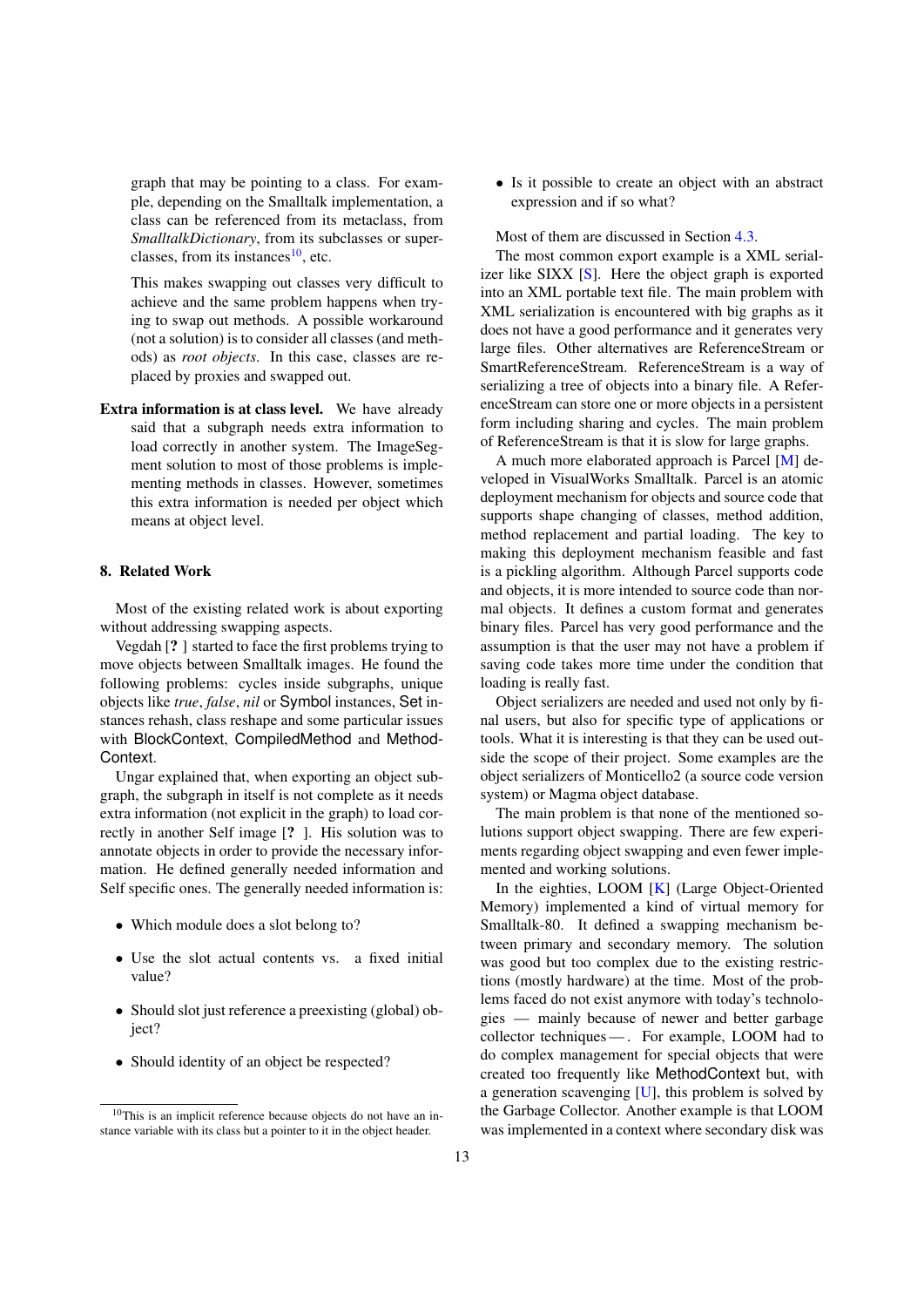much slower than primary memory. This made the overall implementation much more complex. Nowadays, secondary memory is being faster and faster and some-times it is even as fast as the RAM memory<sup>[11](#page-14-1)</sup>. Finally, LOOM implies big changes in the Virtual Machine.

It is possible that a program will leak memory if it maintains references to objects that will never be used again. Leaked objects decrease program locality and increase garbage collection frequency and workload. A growing leak will eventually exhaust memory and crash the program. Melt [? ] implements a tolerance approach that safely eliminates performance degradations and crashes due to leaks of dead but reachable objects in managed languages $12$ , giving sufficient disk space to hold leaking objects. Melt identifies "stale objects" that the program is not using and swaps them out to disk. If they are then needed, they are brought into primary memory. Its approach is quite similar to LOOM.

GemStone [\[g\]](#page-15-6) is a Smalltalk object server and database which manages primary and secondary memory as well. To provide its features, it has to implement object graph exporting, swapping, serializing and most of the concepts discussed in this paper. In addition, it has an excellent performance and is highly scalable. The main difference between GemStone and what has been previously discussed is that GemStone is not a tool for exporting or swapping an object graph, but a complete Smalltalk dialect that supports transactions, persistency and that also acts as an object server. It is more suitable for middle or big systems. ImageSegment or ReferenceStream, for example, are just small tools that only allow performing specific tasks like exporting or swapping a graph of objects. Another important difference between GemStone and solutions like ImageSegment is that they use the opposite approach. In GemStone, objects live permanently in secondary memory and are temporally loaded into primary memory and kept there while needed and then swapped out when not needed anymore. With ImageSegment, objects live in primary memory and they are just swapped out when not needed and loaded back when needed.

#### <span id="page-14-0"></span>9. Conclusion and Future Work

In this paper, we have looked into the problem of exporting and swapping object graphs in object oriented systems. We have analyzed not only most of the general

major steps that are needed to export and swap object graphs, but also their problems and challenges. What is important is the fact that these steps, together with their problems and challenges, are completely general and they are independent of the technology.

These object graphs operations are very important to support virtual memory, backups, migrations, exportations, etc. In addition, object swapping may be an interesting approach for saving primary memory in embedded devices (robots, handheld, etc).

The biggest constraint in these kind of graph operations is speed. Any possible solution has to be fast enough to be actually useful. In addition, this problem of performance is the most common problem among the different solutions. Most of them do not deal properly with it.

We deeply analyzed ImageSegment solution and we compared it with other alternatives. ImageSegment supports both: object swapping and export. It has good performance but as long as there are few shared objects between the swapped subgraph and the remaining objects. ImageSegment is fast mainly because the object graph is traversed in the Virtual Machine.

Even so, there are also some negative points with ImageSegment. First, it has been already explained that it can get slow when there are several *shared objects*. Second, the modularity grade. When an object graph is swapped out and then only one single object from the graph is needed, the whole graph is loaded back in memory. There is no way to manage subgraphs. Finally, the export implementation of ImageSegment does extra work that are only swapping related and not needed at all when exporting. This extra work consumes time, CPU and memory.

As said above, in the current ImageSegment implementation, all the *serialized objects* are brought into memory even when only a single one is needed. A first idea to solve this problem and, thus, be able to swap and load back subgraphs is to have more proxies. Instead of replacing only the roots of the graph by proxies, also the *facade objects* should be replaced. When one of the proxies of the *facade objects* receives a message, only its subgraph is loaded back and not the whole graph. We are not completely sure if this will work or if other changes are needed but we believe that swapping out and loading back subgraphs instead of the whole graph is a really necessary feature.

ImageSegment swaps even when it is not worth it. We plan to make ImageSegment smart so that it can automatically decide if swapping an object graph is worth it or not . If the memory occupied by the ImageSegment objects is the same or more than what it will be released

<span id="page-14-1"></span><sup>11</sup>"Solid-state drives" (SDD) or flash disks have no mechanical delays, no seeking and they have low access time and latency.

<span id="page-14-2"></span><sup>12</sup>A managed language is that one that requires and will only be executed under the management of a virtual machine